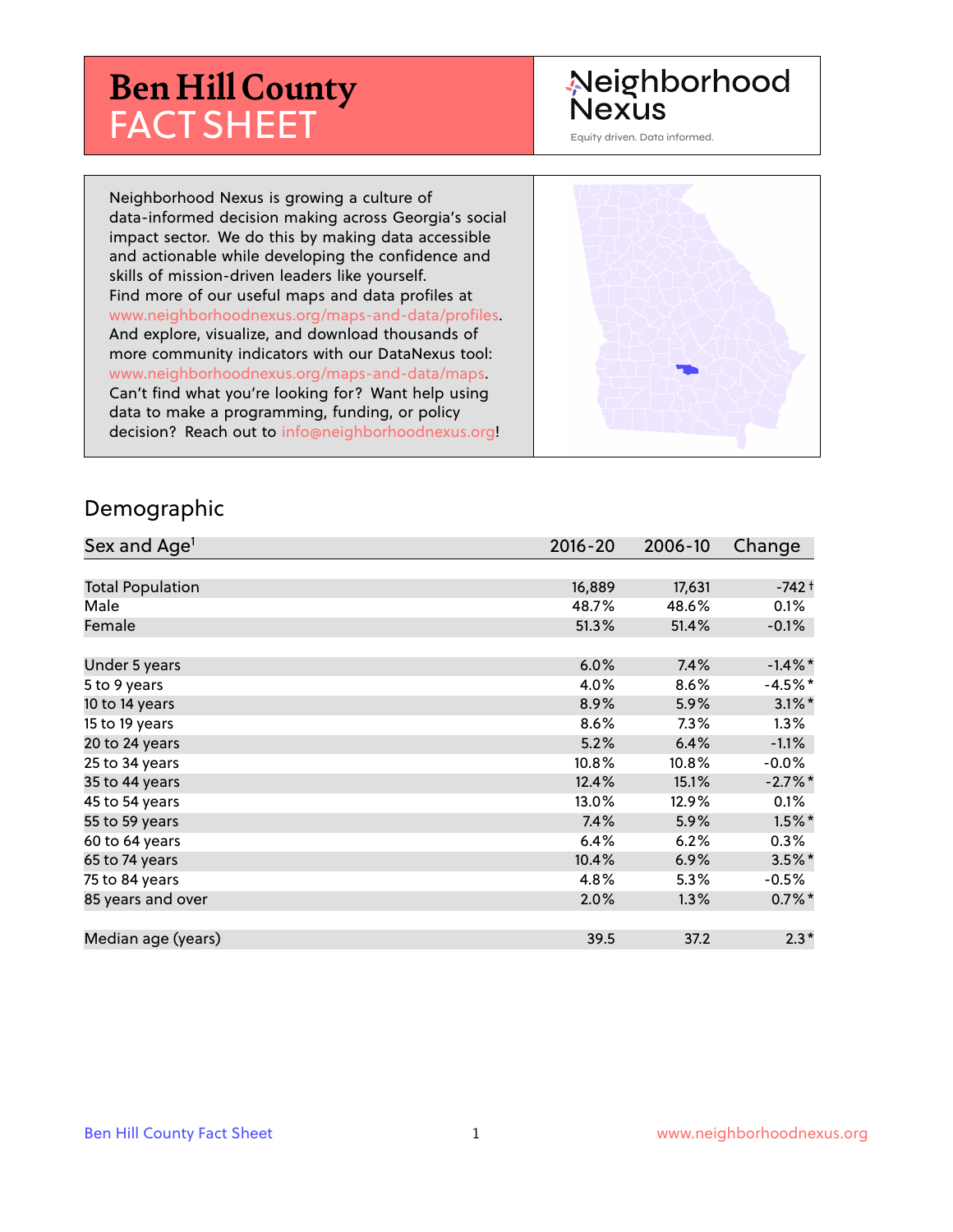# Demographic, continued...

| Race <sup>2</sup>                                            | 2016-20     | 2006-10 | Change     |
|--------------------------------------------------------------|-------------|---------|------------|
| <b>Total population</b>                                      | 16,889      | 17,631  | $-742+$    |
| One race                                                     | 98.8%       | 99.5%   | $-0.8%$    |
| White                                                        | 58.4%       | 58.9%   | $-0.5%$    |
| <b>Black or African American</b>                             | 36.9%       | 35.9%   | $1.0\%$ *  |
| American Indian and Alaska Native                            | 0.0%        | 0.0%    | 0.0%       |
| Asian                                                        | 0.6%        | 0.4%    | 0.1%       |
| Native Hawaiian and Other Pacific Islander                   | 0.0%        | 0.0%    | 0.0%       |
| Some other race                                              | 2.9%        | 4.2%    | $-1.4%$    |
| Two or more races                                            | 1.2%        | 0.5%    | 0.8%       |
| Race alone or in combination with other race(s) <sup>3</sup> | $2016 - 20$ | 2006-10 | Change     |
| Total population                                             | 16,889      | 17,631  | $-742+$    |
| White                                                        | 59.4%       | 59.4%   | $-0.0%$    |
| <b>Black or African American</b>                             | 37.8%       | 35.9%   | $1.8\%$ *  |
| American Indian and Alaska Native                            | 0.3%        | 0.0%    | 0.3%       |
| Asian                                                        | 1.0%        | 0.4%    | 0.6%       |
| Native Hawaiian and Other Pacific Islander                   | 0.1%        | 0.0%    | 0.1%       |
| Some other race                                              | 2.9%        | 4.7%    | $-1.8%$    |
| Hispanic or Latino and Race <sup>4</sup>                     | $2016 - 20$ | 2006-10 | Change     |
| Total population                                             | 16,889      | 17,631  | $-742+$    |
| Hispanic or Latino (of any race)                             | 6.2%        | 5.8%    | $0.4%$ +   |
| Not Hispanic or Latino                                       | 93.8%       | 94.2%   | $-0.4%$ t  |
| White alone                                                  | 55.3%       | 57.9%   | $-2.6\%$ * |
| Black or African American alone                              | 36.9%       | 35.9%   | $1.1\%$ *  |
| American Indian and Alaska Native alone                      | 0.0%        | 0.0%    | 0.0%       |
| Asian alone                                                  | 0.6%        | 0.4%    | 0.1%       |
| Native Hawaiian and Other Pacific Islander alone             | 0.0%        | 0.0%    | 0.0%       |
| Some other race alone                                        | 0.0%        | 0.0%    | 0.0%       |
| Two or more races                                            | 1.0%        | 0.0%    | 1.0%       |
| U.S. Citizenship Status <sup>5</sup>                         | $2016 - 20$ | 2006-10 | Change     |
| Foreign-born population                                      | 562         | 745     | $-183$     |
| Naturalized U.S. citizen                                     | 29.7%       | 14.5%   | 15.2%      |
| Not a U.S. citizen                                           | 70.3%       | 85.5%   | $-15.2%$   |
|                                                              |             |         |            |
| Citizen, Voting Age Population <sup>6</sup>                  | $2016 - 20$ | 2006-10 | Change     |
| Citizen, 18 and over population                              | 12,298      | 12,424  | $-126$     |
| Male                                                         | 45.5%       | 46.2%   | $-0.7%$    |
| Female                                                       | 54.5%       | 53.8%   | 0.7%       |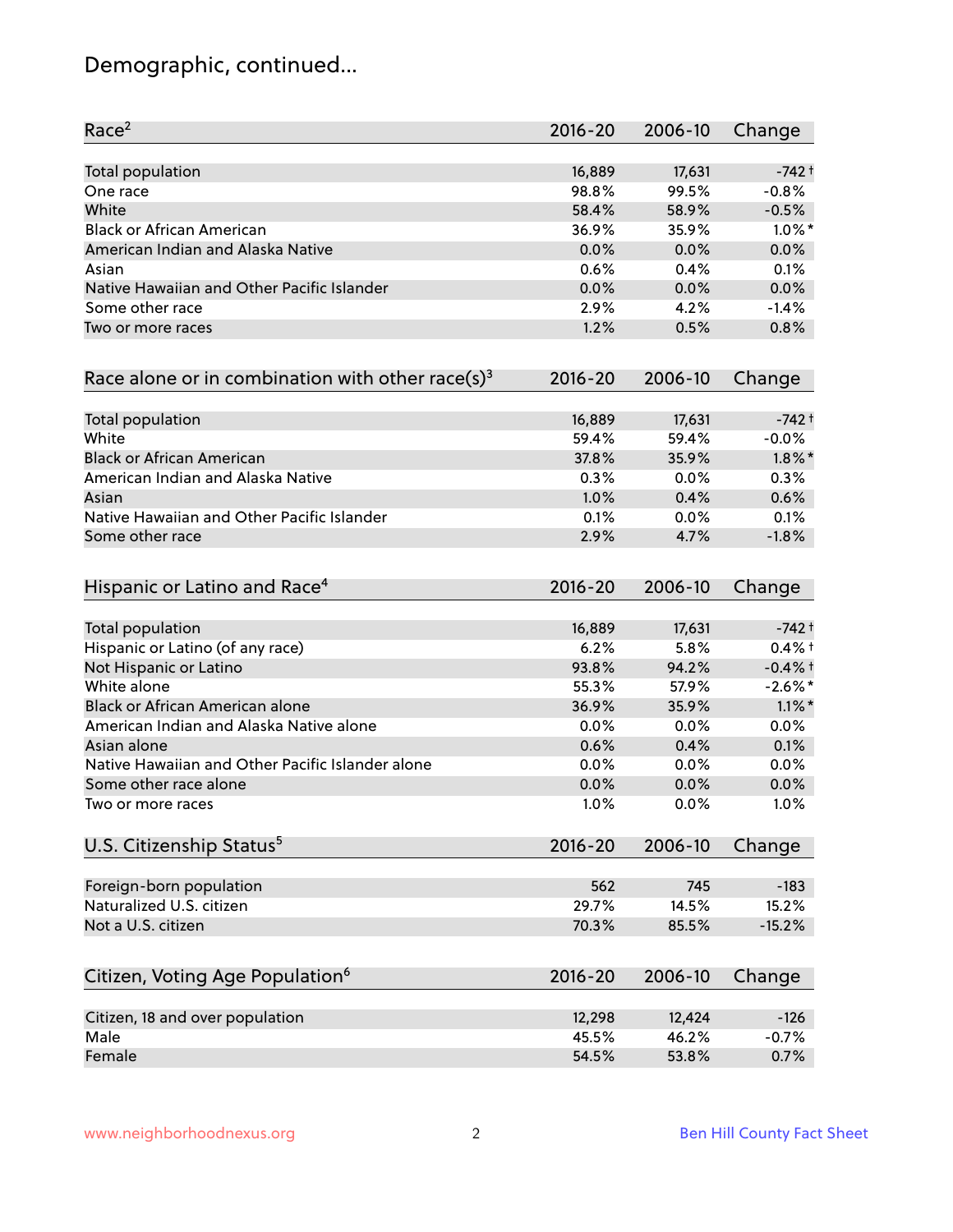#### Economic

| Income <sup>7</sup>                                 | $2016 - 20$ | 2006-10 | Change     |
|-----------------------------------------------------|-------------|---------|------------|
|                                                     |             |         |            |
| All households                                      | 6,612       | 6,582   | 30         |
| Less than \$10,000                                  | 14.7%       | 13.7%   | 1.0%       |
| \$10,000 to \$14,999                                | 13.1%       | 13.0%   | 0.1%       |
| \$15,000 to \$24,999                                | 13.9%       | 18.0%   | $-4.1%$    |
| \$25,000 to \$34,999                                | 11.6%       | 12.4%   | $-0.8%$    |
| \$35,000 to \$49,999                                | 15.9%       | 16.2%   | $-0.3%$    |
| \$50,000 to \$74,999                                | 13.7%       | 14.1%   | $-0.4%$    |
| \$75,000 to \$99,999                                | 6.9%        | 6.0%    | 1.0%       |
| \$100,000 to \$149,999                              | 7.7%        | 4.4%    | $3.3\%$ *  |
| \$150,000 to \$199,999                              | 1.5%        | 1.5%    | $-0.0%$    |
| \$200,000 or more                                   | 1.0%        | 0.9%    | 0.2%       |
| Median household income (dollars)                   | 32,077      | 30,134  | 1,943      |
| Mean household income (dollars)                     | 44,858      | 40,088  | $4,771*$   |
| With earnings                                       | 67.4%       | 69.1%   | $-1.7%$    |
| Mean earnings (dollars)                             | 50,678      | 42,878  | 7,799*     |
| <b>With Social Security</b>                         | 36.4%       | 38.7%   | $-2.3%$    |
| Mean Social Security income (dollars)               | 18,530      | 13,505  | $5,025*$   |
| With retirement income                              | 13.5%       | 12.0%   | 1.5%       |
| Mean retirement income (dollars)                    | 15,283      | 19,590  | $-4,307$   |
| With Supplemental Security Income                   | $7.8\%$     | $7.7\%$ | 0.1%       |
| Mean Supplemental Security Income (dollars)         | 9,300       | 6,501   | 2,799*     |
| With cash public assistance income                  | 1.0%        | 1.5%    | $-0.6%$    |
| Mean cash public assistance income (dollars)        | 1,072       | 2,384   | $-1,312$   |
| With Food Stamp/SNAP benefits in the past 12 months | 14.9%       | 20.3%   | $-5.4\%$ * |
|                                                     |             |         |            |
| Families                                            | 4,189       | 4,459   | $-270$     |
| Less than \$10,000                                  | 9.6%        | 11.3%   | $-1.7%$    |
| \$10,000 to \$14,999                                | 10.6%       | 10.0%   | 0.5%       |
| \$15,000 to \$24,999                                | 11.5%       | 14.6%   | $-3.1%$    |
| \$25,000 to \$34,999                                | 13.2%       | 12.2%   | 1.0%       |
| \$35,000 to \$49,999                                | 15.9%       | 17.3%   | $-1.3%$    |
| \$50,000 to \$74,999                                | 16.1%       | 17.7%   | $-1.6%$    |
| \$75,000 to \$99,999                                | 9.0%        | 7.8%    | 1.2%       |
| \$100,000 to \$149,999                              | 10.6%       | 5.9%    | 4.6%*      |
| \$150,000 to \$199,999                              | 2.2%        | 2.0%    | 0.2%       |
| \$200,000 or more                                   | 1.5%        | 1.3%    | 0.2%       |
| Median family income (dollars)                      | 37,293      | 35,868  | 1,425      |
| Mean family income (dollars)                        | 53,327      | 47,028  | $6,300*$   |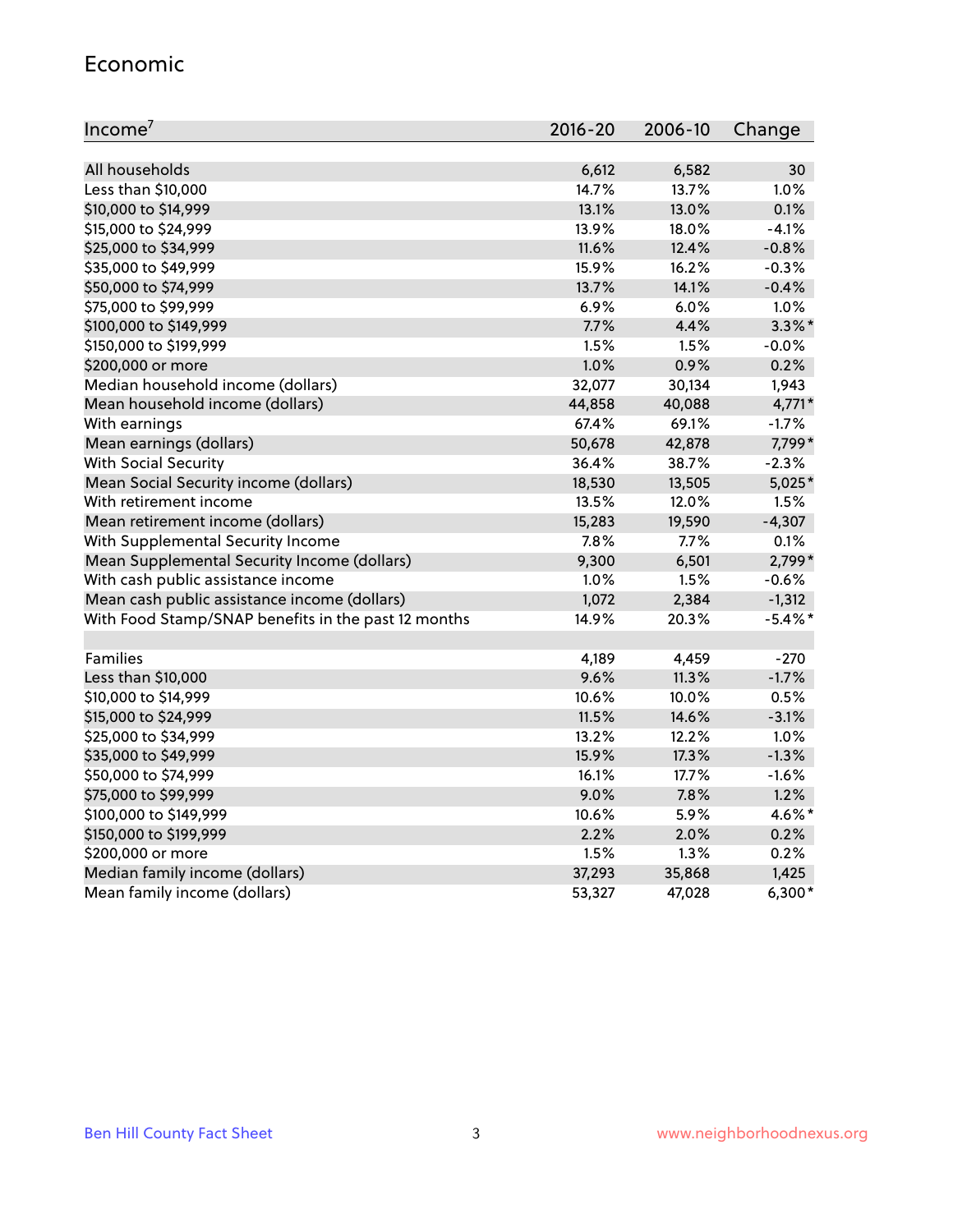### Economic, continued...

| Income, continued <sup>8</sup>                                        | $2016 - 20$ | 2006-10 | Change   |
|-----------------------------------------------------------------------|-------------|---------|----------|
|                                                                       |             |         |          |
| Nonfamily households                                                  | 2,423       | 2,123   | 300      |
| Median nonfamily income (dollars)                                     | 18,862      | 16,183  | $2,679*$ |
| Mean nonfamily income (dollars)                                       | 29,407      | 23,169  | $6,238*$ |
| Median earnings for workers (dollars)                                 | 24,186      | 21,401  | 2,785*   |
| Median earnings for male full-time, year-round workers                | 37,212      | 32,613  | 4,599    |
| (dollars)                                                             |             |         |          |
| Median earnings for female full-time, year-round workers<br>(dollars) | 29,135      | 23,320  | $5,815*$ |
| Per capita income (dollars)                                           | 18,241      | 15,529  | $2,712*$ |
|                                                                       |             |         |          |
| Families and People Below Poverty Level <sup>9</sup>                  | 2016-20     | 2006-10 | Change   |
|                                                                       |             |         |          |
| <b>All families</b>                                                   | 25.5%       | 22.7%   | 2.8%     |
| With related children under 18 years                                  | 39.5%       | 31.5%   | 8.0%     |
| With related children under 5 years only                              | 63.7%       | 36.3%   | 27.4%    |
| Married couple families                                               | 11.6%       | 12.4%   | $-0.8%$  |
| With related children under 18 years                                  | 17.1%       | 15.6%   | 1.6%     |
| With related children under 5 years only                              | 13.4%       | 14.9%   | $-1.4%$  |
| Families with female householder, no husband present                  | 49.1%       | 47.0%   | 2.1%     |
| With related children under 18 years                                  | 64.0%       | 56.6%   | 7.4%     |
| With related children under 5 years only                              | 81.0%       | 58.4%   | 22.6%    |
| All people                                                            | 29.1%       | 26.9%   | 2.2%     |
| Under 18 years                                                        | 39.4%       | 39.0%   | 0.5%     |
| Related children under 18 years                                       | 38.6%       | 38.8%   | $-0.2%$  |
| Related children under 5 years                                        | 42.4%       | 42.3%   | 0.1%     |
| Related children 5 to 17 years                                        | 37.4%       | 37.4%   | $-0.0%$  |
| 18 years and over                                                     | 25.7%       | 22.5%   | 3.2%     |
| 18 to 64 years                                                        | 27.4%       | 23.8%   | 3.5%     |
| 65 years and over                                                     | 19.7%       | 16.3%   | 3.4%     |
| People in families                                                    | 26.3%       | 25.0%   | 1.3%     |
| Unrelated individuals 15 years and over                               | 41.8%       | 36.8%   | 5.0%     |
|                                                                       |             |         |          |
| Non-Hispanic white people                                             | 19.4%       | 22.3%   | $-2.9%$  |
| Black or African-American people                                      | 44.2%       | 33.2%   | 11.0%    |
| Asian people                                                          | 0.0%        | 62.3%   | $-62.3%$ |
| Hispanic or Latino people                                             | 33.3%       | 32.4%   | 0.9%     |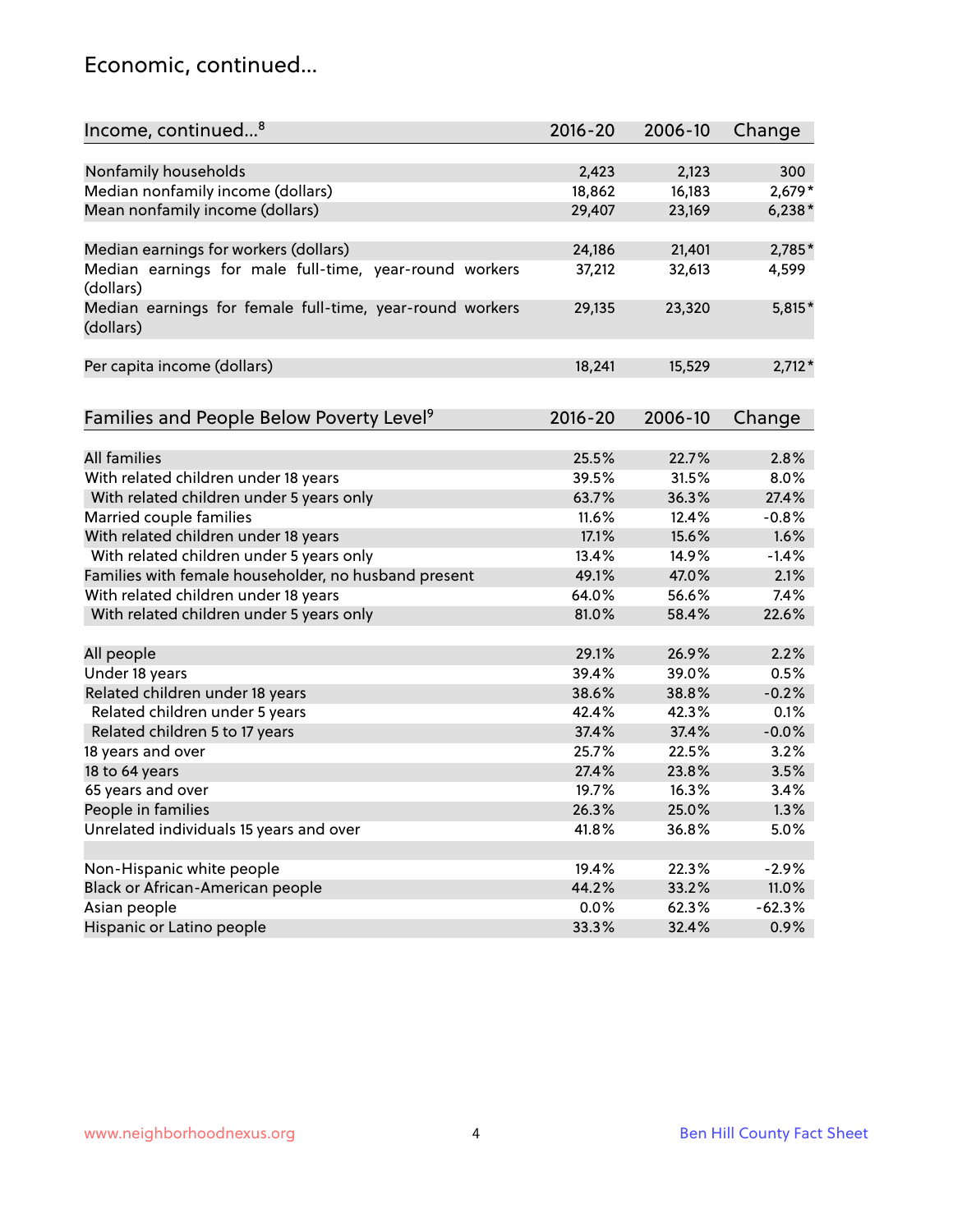# Employment

| Employment Status <sup>10</sup>                                                               | 2010        | 2020    | Change      |
|-----------------------------------------------------------------------------------------------|-------------|---------|-------------|
| In Labor Force                                                                                | 5,460       | 6,516   | 6,516       |
| <b>Unemployment Rate</b>                                                                      | 6.9%        | 15.9%   | $-9.0%$     |
| Industry <sup>11</sup>                                                                        | $2016 - 20$ | 2006-10 | Change      |
|                                                                                               |             |         |             |
| Civilian employed population 16 years and over                                                | 6,642       | 6,268   | 374         |
| Agriculture, forestry, fishing and hunting, and mining                                        | 4.2%        | 2.8%    | 1.3%        |
| Construction                                                                                  | 7.4%        | 4.6%    | 2.8%        |
| Manufacturing                                                                                 | 16.6%       | 27.6%   | $-11.1\%$ * |
| Wholesale trade                                                                               | 2.1%        | 1.2%    | 0.9%        |
| Retail trade                                                                                  | 14.4%       | 10.2%   | $4.2\%$ *   |
| Transportation and warehousing, and utilities                                                 | 7.4%        | 3.6%    | $3.8\%$ *   |
| Information                                                                                   | 1.5%        | 0.9%    | 0.6%        |
| Finance and insurance, and real estate and rental and leasing                                 | 4.6%        | 2.4%    | $2.2\%$ *   |
| Professional, scientific, and management, and administrative<br>and waste management services | 7.0%        | 7.1%    | $-0.0%$     |
| Educational services, and health care and social assistance                                   | 16.4%       | 20.1%   | $-3.6%$     |
| Arts, entertainment, and recreation, and accommodation and<br>food services                   | 7.7%        | 4.7%    | $2.9\%$ *   |
| Other services, except public administration                                                  | 3.8%        | 5.7%    | $-1.9%$     |
| <b>Public administration</b>                                                                  | 7.0%        | 9.1%    | $-2.1%$     |
| Occupation <sup>12</sup>                                                                      | $2016 - 20$ | 2006-10 | Change      |
|                                                                                               |             |         |             |
| Civilian employed population 16 years and over                                                | 6,642       | 6,268   | 374         |
| Management, business, science, and arts occupations                                           | 23.4%       | 25.0%   | $-1.6%$     |
| Service occupations                                                                           | 12.7%       | 19.6%   | $-6.9\%$ *  |
| Sales and office occupations                                                                  | 26.1%       | 17.0%   | $9.1\%$ *   |
| Natural<br>resources,<br>construction,<br>and<br>maintenance<br>occupations                   | 12.3%       | 10.1%   | 2.2%        |
| Production, transportation, and material moving occupations                                   | 25.4%       | 28.2%   | $-2.8%$     |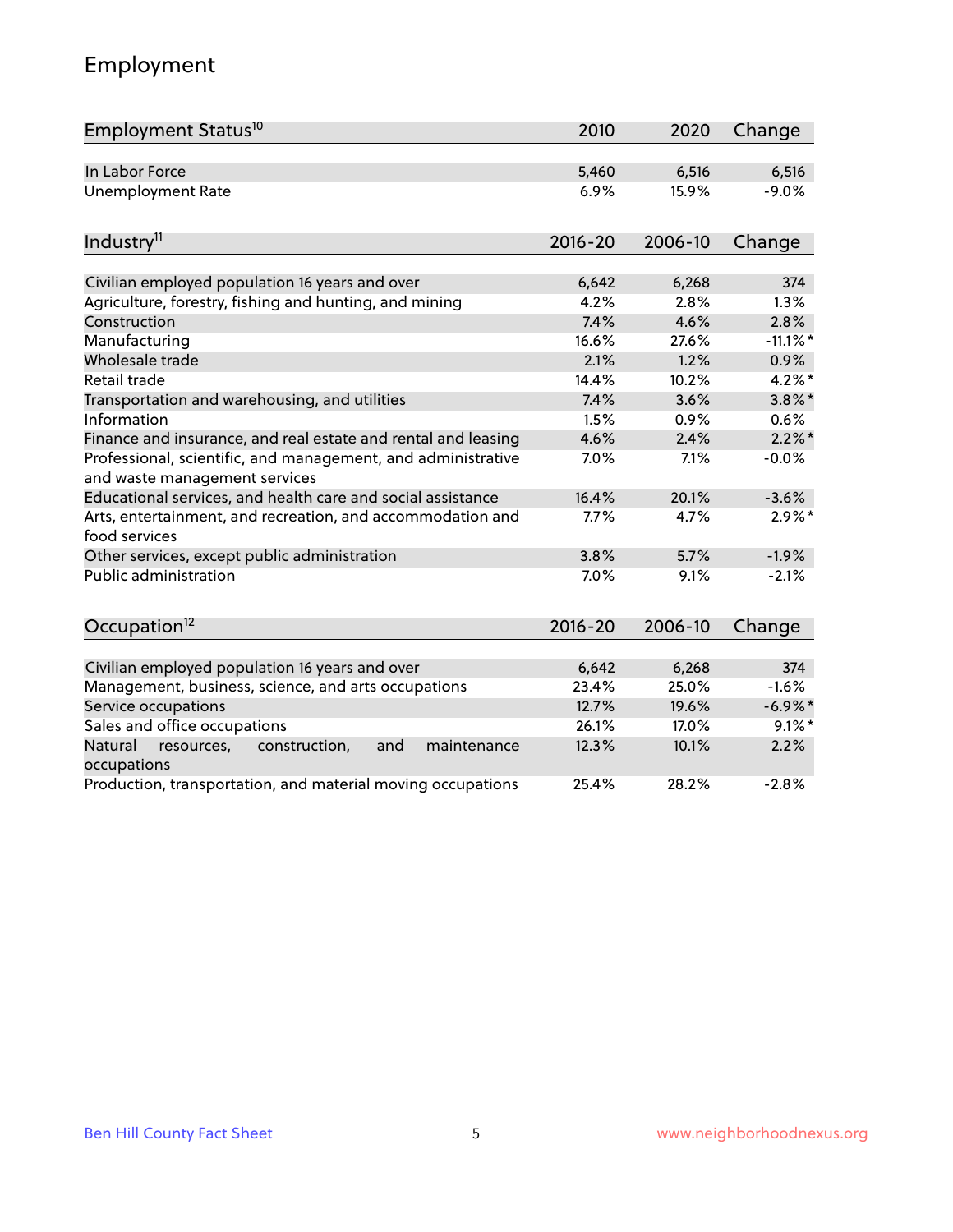# Employment, continued...

| Class of Worker <sup>13</sup>                          | $2016 - 20$ | 2006-10 | Change     |
|--------------------------------------------------------|-------------|---------|------------|
| Civilian employed population 16 years and over         | 6,642       | 6,268   | 374        |
| Private wage and salary workers                        | 78.8%       | 68.5%   | 10.3%*     |
| Government workers                                     | 17.5%       | 23.4%   | $-5.9\%$ * |
| Self-employed in own not incorporated business workers | 3.7%        | 8.1%    | $-4.4\%$ * |
| <b>Unpaid family workers</b>                           | 0.0%        | 0.0%    | 0.0%       |
|                                                        |             |         |            |
| Job Flows <sup>14</sup>                                | 2019        | 2010    | Change     |
| Total Jobs in county                                   | 5,539       | 5,619   | $-80$      |
| Held by residents of county                            | 47.5%       | 48.9%   | $-1.4%$    |
| Held by non-residents of county                        | 52.5%       | 51.1%   | 1.4%       |
|                                                        |             |         |            |
| Jobs by Industry Sector <sup>15</sup>                  | 2019        | 2010    | Change     |
| Total Jobs in county                                   | 5,539       | 5,619   | $-80$      |
| Goods Producing sectors                                | 30.9%       | 26.7%   | 4.2%       |
| Trade, Transportation, and Utilities sectors           | 21.5%       | 18.5%   | 3.0%       |
| All Other Services sectors                             | 47.6%       | 54.8%   | $-7.2%$    |
|                                                        |             |         |            |
| Total Jobs in county held by county residents          | 2,632       | 2,749   | $-117$     |
| <b>Goods Producing sectors</b>                         | 34.2%       | 31.4%   | 2.8%       |
| Trade, Transportation, and Utilities sectors           | 12.3%       | 11.2%   | 1.1%       |
| All Other Services sectors                             | 53.5%       | 57.4%   | $-3.9%$    |
| Jobs by Earnings <sup>16</sup>                         | 2019        | 2010    | Change     |
|                                                        |             |         |            |
| Total Jobs in county                                   | 5,539       | 5,619   | $-80$      |
| Jobs with earnings \$1250/month or less                | 27.1%       | 33.4%   | $-6.3%$    |
| Jobs with earnings \$1251/month to \$3333/month        | 41.6%       | 48.3%   | $-6.7%$    |
| Jobs with earnings greater than \$3333/month           | 31.3%       | 18.3%   | 13.0%      |
| Total Jobs in county held by county residents          | 2,632       | 2,749   | $-117$     |
| Jobs with earnings \$1250/month or less                | 26.5%       | 32.0%   | $-5.5%$    |
| Jobs with earnings \$1251/month to \$3333/month        | 43.6%       | 49.2%   | $-5.6%$    |
| Jobs with earnings greater than \$3333/month           | 29.9%       | 18.8%   | 11.2%      |
|                                                        |             |         |            |
| Jobs by Age of Worker <sup>17</sup>                    | 2019        | 2010    | Change     |
| Total Jobs in county                                   | 5,539       | 5,619   | $-80$      |
| Jobs with workers age 29 or younger                    | 21.2%       | 22.4%   | $-1.2%$    |
| Jobs with workers age 30 to 54                         | 52.9%       | 58.7%   | $-5.7%$    |
| Jobs with workers age 55 or older                      | 25.9%       | 18.9%   | 7.0%       |
|                                                        |             |         |            |
| Total Jobs in county held by county residents          | 2,632       | 2,749   | $-117$     |
| Jobs with workers age 29 or younger                    | 17.7%       | 18.6%   | $-0.8%$    |
| Jobs with workers age 30 to 54                         | 55.3%       | 59.5%   | $-4.2%$    |
| Jobs with workers age 55 or older                      | 26.9%       | 21.9%   | 5.0%       |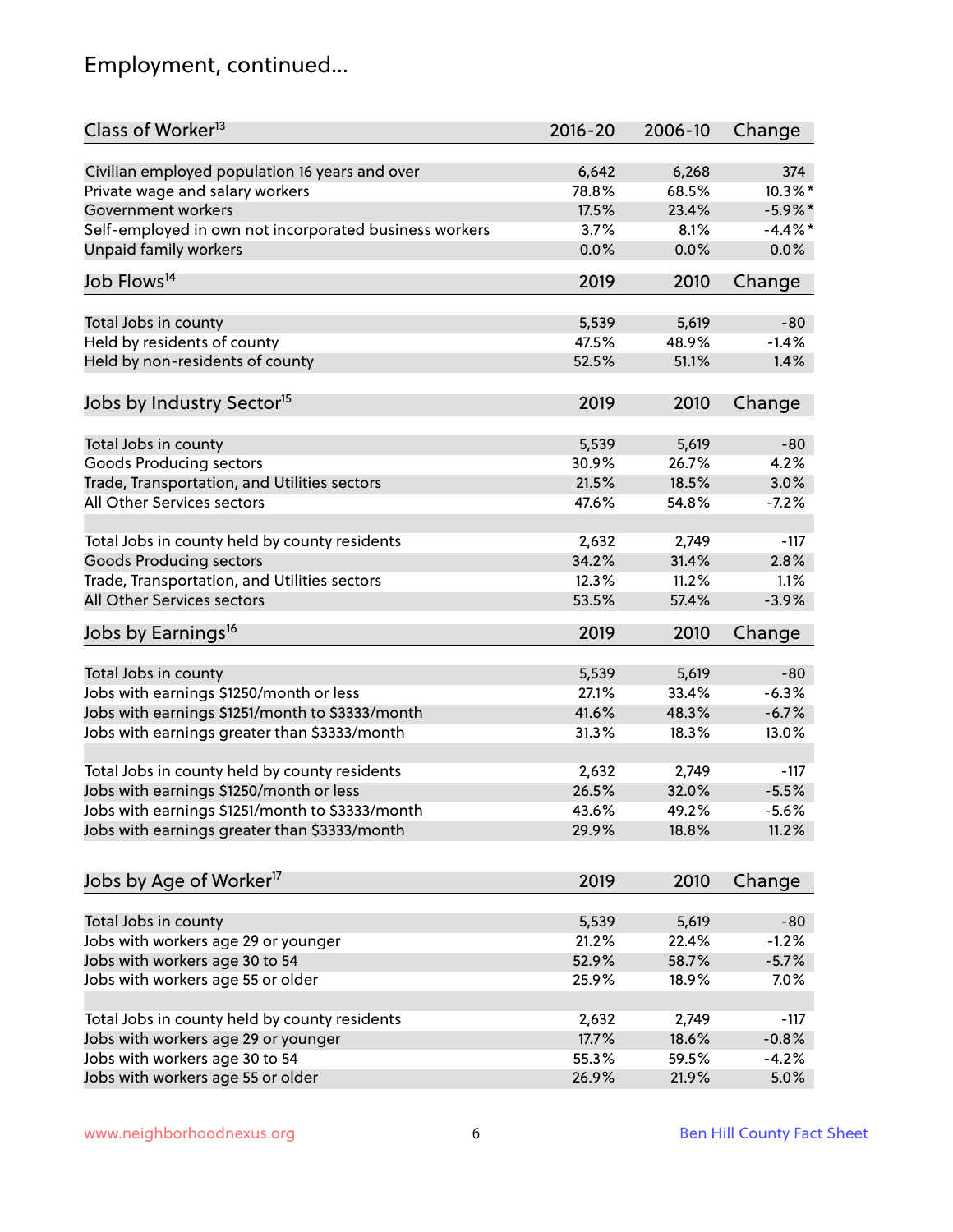#### Education

| Early Learning <sup>18</sup>                        |                |                | 2022               |
|-----------------------------------------------------|----------------|----------------|--------------------|
| Licensed Capacity of Early Learning Centers         |                |                | 421                |
| Licenced capacity per 1,000 children ages 0-4       |                |                | 399.8              |
| School Enrollment <sup>19</sup>                     | 2022           | 2010           | Change             |
|                                                     |                |                |                    |
| <b>Enrolled in Public School</b>                    | 3,066          | 3,314          | $-248$             |
| White                                               | 40.5%          | 46.0%          | $-5.4%$            |
| <b>Black or African-American</b>                    | 43.2%          | 41.8%          | 1.4%               |
| Asian                                               | 0.4%           | 0.0%           | 0.4%               |
| Native American                                     | 0.0%           | 0.0%           | 0.0%               |
| Pacific Islander                                    | 0.0%           | 0.0%           | 0.0%               |
| <b>Biracial or Multi-Racial</b>                     | 3.5%           | 1.6%           | 1.8%               |
| Hispanic or Latino                                  | 12.5%          | 9.8%           | 2.7%               |
| Georgia Milestones: 3rd Grade Reading <sup>20</sup> |                |                | 2019               |
|                                                     |                |                |                    |
| Number of Students Tested                           |                |                | 210                |
| Proficient or Distinguished                         |                |                | 22.9%              |
| Georgia Milestones: 8th Grade Math <sup>21</sup>    |                |                | 2019               |
| <b>Number of Students Tested</b>                    |                |                | 212                |
| Proficient or Distinguished                         |                |                | 24.5%              |
| Graduation Rates <sup>22</sup>                      | 2021           | 2012           | Change             |
|                                                     |                |                |                    |
| Cohort                                              | 213            | 190            | 23                 |
| <b>High School Graduation Rate</b>                  | 84.5%          | 73.7%          | 10.8%              |
| Educational Attainment <sup>23</sup>                | $2016 - 20$    | 2006-10        | Change             |
|                                                     |                |                |                    |
| Population 25 years and over                        | 11,347<br>5.5% | 11,363<br>9.7% | $-16$<br>$-4.2%$ * |
| Less than 9th grade                                 |                |                | $-9.5%$ *          |
| 9th to 12th grade, no diploma                       | 10.9%          | 20.5%          |                    |
| High school graduate (includes equivalency)         | 46.1%          | 36.5%          | $9.6\% *$          |
| Some college, no degree                             | 17.1%          | 17.0%          | 0.1%               |
| Associate's degree                                  | 9.3%           | 4.0%           | $5.3\%$ *          |
| Bachelor's degree                                   | 7.6%           | 7.2%           | $0.4\%$            |
| Graduate or professional degree                     | 3.4%           | 5.1%           | $-1.8%$            |
| Percent high school graduate or higher              | 83.6%          | 69.9%          | 13.7%*             |
| Percent bachelor's degree or higher                 | 11.0%          | 12.3%          | $-1.3%$            |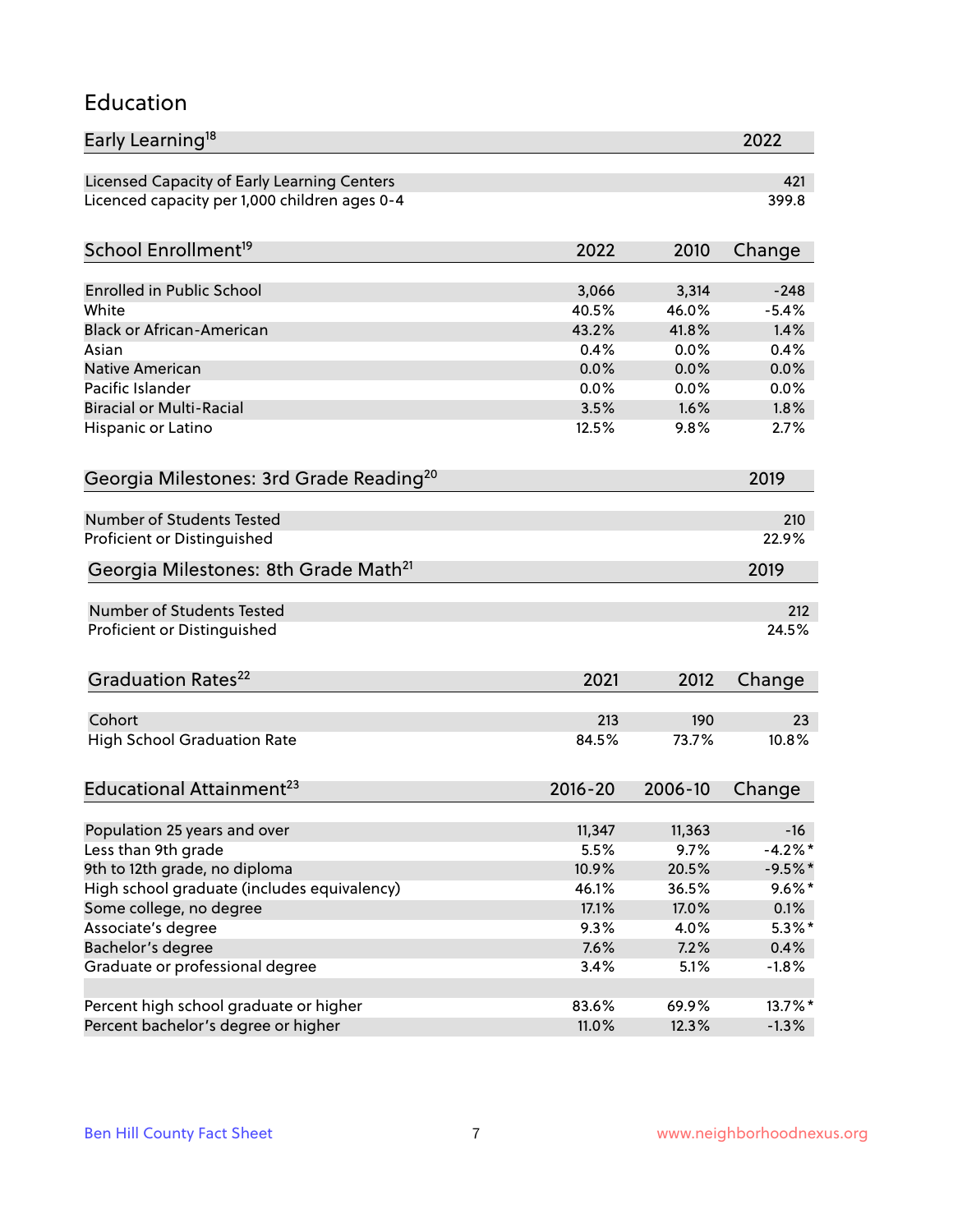### Housing

| Households by Type <sup>24</sup>                     | 2016-20     | 2006-10 | Change      |
|------------------------------------------------------|-------------|---------|-------------|
|                                                      |             |         |             |
| Total households                                     | 6,612       | 6,582   | 30          |
| Family households (families)                         | 63.4%       | 67.7%   | $-4.4%$     |
| With own children under 18 years                     | 22.4%       | 34.0%   | $-11.5%$    |
| Married-couple family                                | 36.9%       | 45.6%   | $-8.6\%$ *  |
| With own children of the householder under 18 years  | 11.1%       | 18.7%   | $-7.6%$     |
| Male householder, no wife present, family            | 4.4%        | 4.9%    | $-0.5%$     |
| With own children of the householder under 18 years  | 2.0%        | 2.9%    | $-0.9%$     |
| Female householder, no husband present, family       | 22.0%       | 17.3%   | 4.8%*       |
| With own children of the householder under 18 years  | 9.3%        | 12.3%   | $-3.0%$     |
| Nonfamily households                                 | 36.6%       | 32.3%   | 4.4%        |
| Householder living alone                             | 32.2%       | 27.3%   | 4.9%        |
| 65 years and over                                    | 14.5%       | 10.9%   | $3.6\%$ *   |
| Households with one or more people under 18 years    | 28.4%       | 38.4%   | $-10.0\%$ * |
| Households with one or more people 65 years and over | 32.1%       | 24.9%   | $7.2\%$ *   |
|                                                      |             |         |             |
| Average household size                               | 2.50        | 2.62    | $-0.11$     |
| Average family size                                  | 3.22        | 3.22    | $-0.01$     |
| Housing Occupancy <sup>25</sup>                      | $2016 - 20$ | 2006-10 | Change      |
|                                                      |             |         |             |
| Total housing units                                  | 8,015       | 7,929   | 86          |
| Occupied housing units                               | 82.5%       | 83.0%   | $-0.5%$     |
| Vacant housing units                                 | 17.5%       | 17.0%   | 0.5%        |
| Homeowner vacancy rate                               | 4.6         | 1.6     | $3.0*$      |
| Rental vacancy rate                                  | 4.0         | 11.4    | $-7.5$      |
| Units in Structure <sup>26</sup>                     | $2016 - 20$ | 2006-10 | Change      |
| Total housing units                                  | 8,015       | 7,929   | 86          |
| 1-unit, detached                                     | 62.9%       | 63.4%   | $-0.5%$     |
|                                                      |             | 0.6%    |             |
| 1-unit, attached                                     | 0.5%        |         | $-0.1%$     |
| 2 units                                              | 4.0%        | 4.6%    | $-0.6%$     |
| 3 or 4 units                                         | 2.3%        | 2.3%    | 0.0%        |
| 5 to 9 units                                         | 4.3%        | 3.0%    | 1.3%        |
| 10 to 19 units                                       | 0.3%        | 0.1%    | 0.2%        |
| 20 or more units                                     | 1.6%        | 2.8%    | $-1.2%$     |
| Mobile home                                          | 23.3%       | 23.0%   | 0.3%        |
| Boat, RV, van, etc.                                  | 0.8%        | 0.2%    | $0.6\%*$    |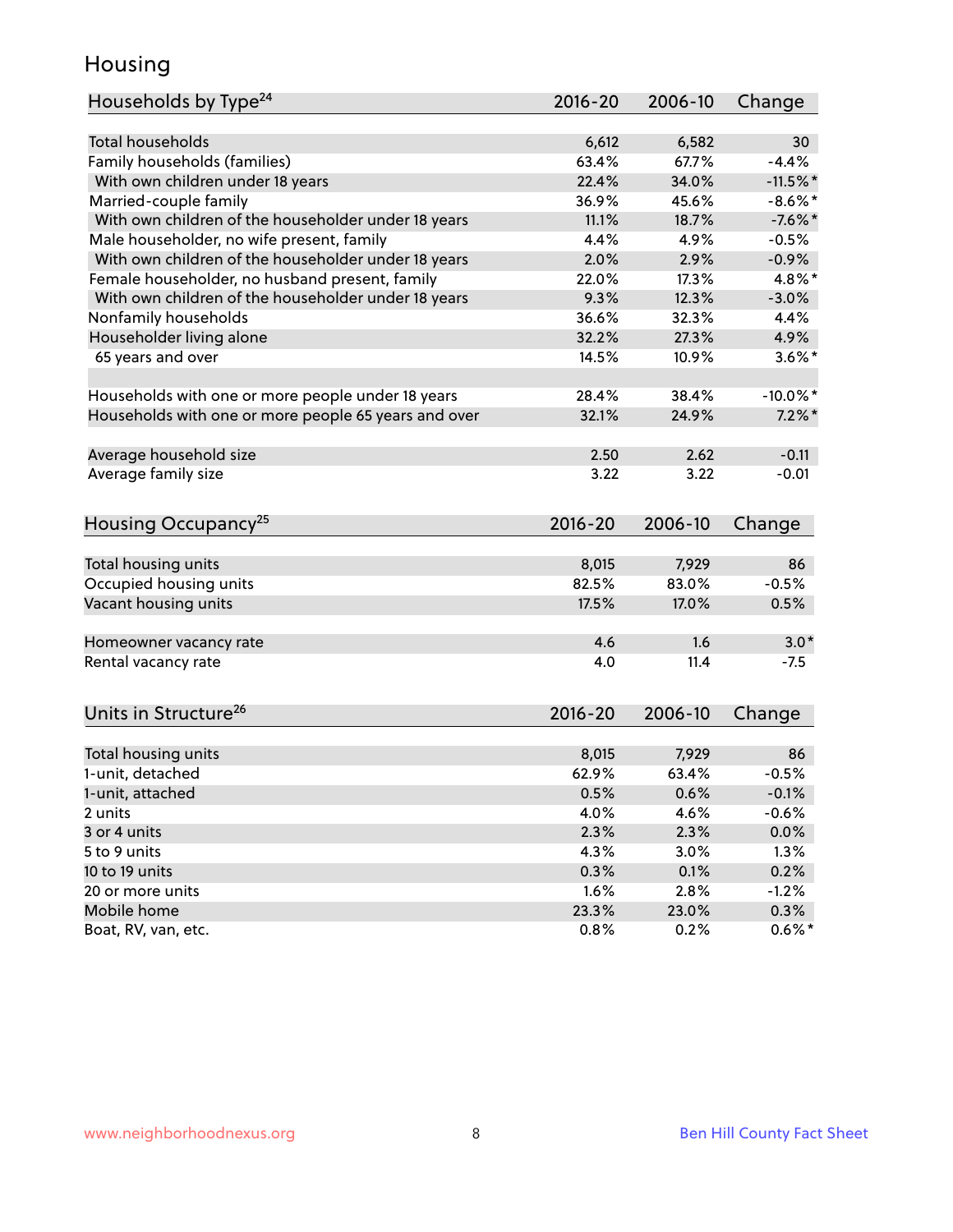# Housing, Continued...

| Year Structure Built <sup>27</sup>             | 2016-20     | 2006-10 | Change      |
|------------------------------------------------|-------------|---------|-------------|
| Total housing units                            | 8,015       | 7,929   | 86          |
| Built 2014 or later                            | 0.7%        | (X)     | (X)         |
| Built 2010 to 2013                             | 0.9%        | (X)     | (X)         |
| Built 2000 to 2009                             | 11.8%       | 8.1%    | $3.7\%$ *   |
| Built 1990 to 1999                             | 20.5%       | 18.1%   | 2.4%        |
| Built 1980 to 1989                             | 20.3%       | 15.7%   | 4.6%        |
| Built 1970 to 1979                             | 16.2%       | 23.5%   | $-7.3\%$ *  |
| Built 1960 to 1969                             | 9.1%        | 13.5%   | $-4.4\%$ *  |
| Built 1950 to 1959                             | 9.8%        | 6.3%    | $3.5\%$ *   |
| Built 1940 to 1949                             | 3.2%        | 5.7%    | $-2.5%$     |
| Built 1939 or earlier                          | 7.5%        | 9.2%    | $-1.6%$     |
| Housing Tenure <sup>28</sup>                   | $2016 - 20$ | 2006-10 | Change      |
| Occupied housing units                         | 6,612       | 6,582   | 30          |
| Owner-occupied                                 | 57.6%       | 62.4%   | $-4.8\%$ *  |
| Renter-occupied                                | 42.4%       | 37.6%   | 4.8%        |
| Average household size of owner-occupied unit  | 2.61        | 2.62    | $-0.02$     |
| Average household size of renter-occupied unit | 2.36        | 2.61    | $-0.25$     |
| Residence 1 Year Ago <sup>29</sup>             | 2016-20     | 2006-10 | Change      |
| Population 1 year and over                     | 16,738      | 17,346  | $-608*$     |
| Same house                                     | 91.2%       | 86.1%   | $5.0\%$ *   |
| Different house in the U.S.                    | 8.7%        | 13.7%   | $-4.9\%*$   |
| Same county                                    | 4.9%        | 6.9%    | $-2.0%$     |
| Different county                               | 3.8%        | 6.8%    | $-2.9\%*$   |
| Same state                                     | 3.0%        | 4.6%    | $-1.6%$     |
| Different state                                | 0.8%        | 2.2%    | $-1.4%$     |
| Abroad                                         | 0.1%        | 0.2%    | $-0.1%$     |
| Value of Housing Unit <sup>30</sup>            | $2016 - 20$ | 2006-10 | Change      |
| Owner-occupied units                           | 3,806       | 4,106   | $-300$      |
| Less than \$50,000                             | 29.1%       | 32.8%   | $-3.6%$     |
| \$50,000 to \$99,999                           | 28.7%       | 33.3%   | $-4.7%$     |
| \$100,000 to \$149,999                         | 15.1%       | 20.4%   | $-5.4%$     |
| \$150,000 to \$199,999                         | 11.6%       | 8.6%    | 3.0%        |
| \$200,000 to \$299,999                         | 10.6%       | 3.5%    | $7.2\%$ *   |
| \$300,000 to \$499,999                         | 2.5%        | 1.4%    | 1.1%        |
| \$500,000 to \$999,999                         | 2.2%        | 0.0%    | 2.2%        |
| \$1,000,000 or more                            | 0.2%        | 0.0%    | 0.2%        |
| Median (dollars)                               | 85,500      | 73,100  | 12,400*     |
| Mortgage Status <sup>31</sup>                  | $2016 - 20$ | 2006-10 | Change      |
| Owner-occupied units                           | 3,806       | 4,106   | $-300$      |
| Housing units with a mortgage                  | 42.9%       | 53.0%   | $-10.2\%$ * |
| Housing units without a mortgage               | 57.1%       | 47.0%   | 10.2%*      |
|                                                |             |         |             |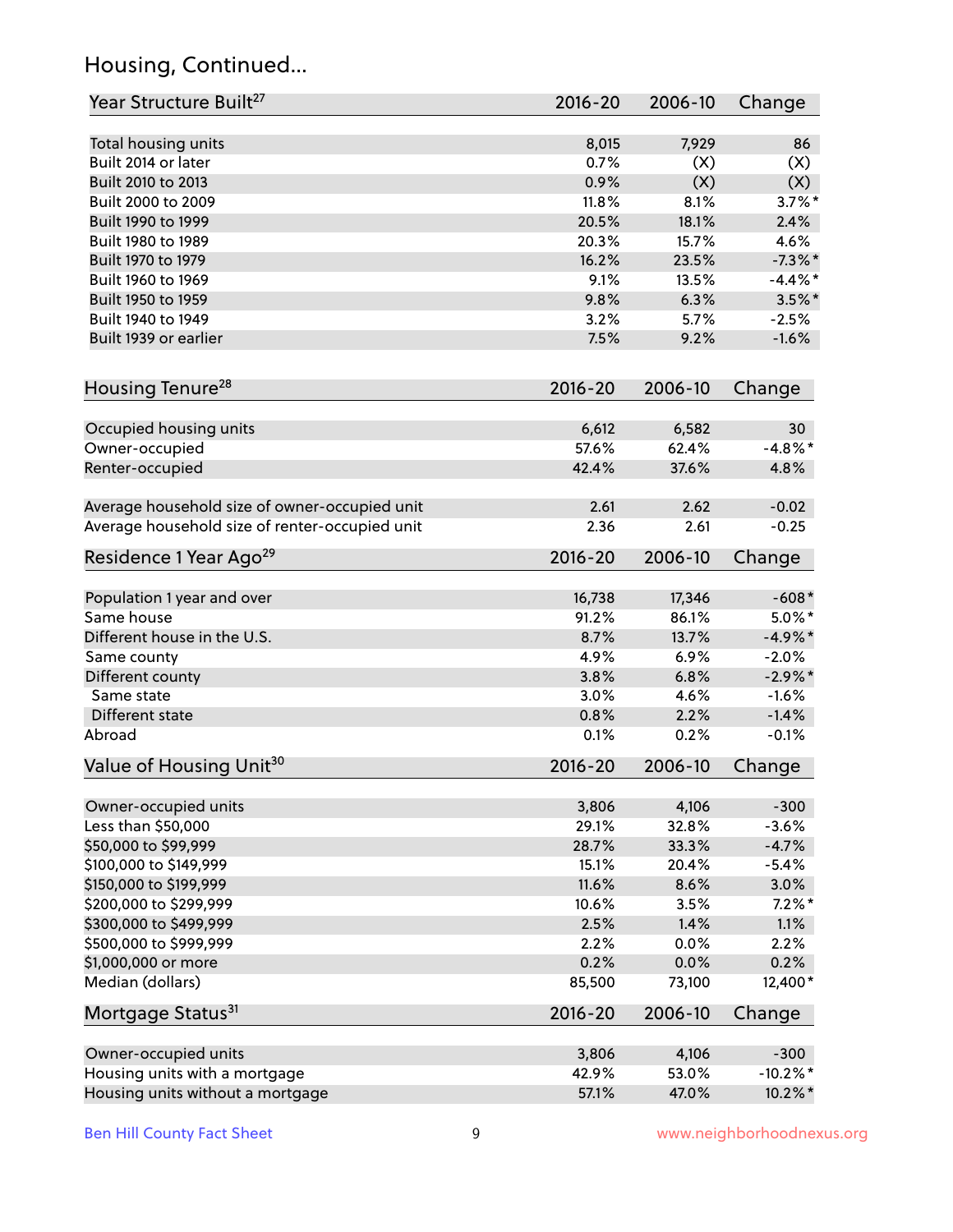# Housing, Continued...

| Selected Monthly Owner Costs <sup>32</sup>                                            | 2016-20     | 2006-10 | Change     |
|---------------------------------------------------------------------------------------|-------------|---------|------------|
| Housing units with a mortgage                                                         | 1,631       | 2,178   | $-547*$    |
| Less than \$300                                                                       | 0.0%        | 0.1%    | $-0.1%$    |
| \$300 to \$499                                                                        | 2.5%        | 9.0%    | $-6.5%$    |
| \$500 to \$999                                                                        | 48.6%       | 50.4%   | $-1.8%$    |
| \$1,000 to \$1,499                                                                    | 31.0%       | 29.8%   | 1.2%       |
| \$1,500 to \$1,999                                                                    | 15.0%       | 6.8%    | $8.2\%$ *  |
| \$2,000 to \$2,999                                                                    | 2.9%        | 3.9%    | $-1.0%$    |
| \$3,000 or more                                                                       | 0.0%        | 0.0%    | 0.0%       |
| Median (dollars)                                                                      | 994         | 865     | $129*$     |
| Housing units without a mortgage                                                      | 2,175       | 1,928   | 247        |
| Less than \$150                                                                       | 3.9%        | 5.0%    | $-1.1%$    |
| \$150 to \$249                                                                        | 17.1%       | 18.9%   | $-1.8%$    |
| \$250 to \$349                                                                        | 24.3%       | 28.3%   | $-4.0%$    |
| \$350 to \$499                                                                        | 30.0%       | 31.5%   | $-1.6%$    |
| \$500 to \$699                                                                        | 19.2%       | 12.8%   | 6.4%       |
| \$700 or more                                                                         | 5.6%        | 3.5%    | 2.1%       |
| Median (dollars)                                                                      | 366         | 340     | 26         |
| Selected Monthly Owner Costs as a Percentage of<br>Household Income <sup>33</sup>     | $2016 - 20$ | 2006-10 | Change     |
| Housing units with a mortgage (excluding units where<br>SMOCAPI cannot be computed)   | 1,623       | 2,168   | $-545*$    |
| Less than 20.0 percent                                                                | 43.0%       | 35.7%   | 7.3%       |
| 20.0 to 24.9 percent                                                                  | 13.9%       | 16.5%   | $-2.5%$    |
| 25.0 to 29.9 percent                                                                  | 6.8%        | 9.2%    | $-2.3%$    |
| 30.0 to 34.9 percent                                                                  | 11.5%       | 9.1%    | 2.4%       |
| 35.0 percent or more                                                                  | 24.7%       | 29.5%   | $-4.8%$    |
| Not computed                                                                          | 8           | 10      | $-2$       |
| Housing unit without a mortgage (excluding units where<br>SMOCAPI cannot be computed) | 1,992       | 1,890   | 102        |
| Less than 10.0 percent                                                                | 37.9%       | 34.7%   | 3.2%       |
| 10.0 to 14.9 percent                                                                  | 16.9%       | 20.8%   | $-4.0%$    |
| 15.0 to 19.9 percent                                                                  | 18.1%       | 7.7%    | 10.4%*     |
| 20.0 to 24.9 percent                                                                  | 6.0%        | 7.1%    | $-1.1%$    |
| 25.0 to 29.9 percent                                                                  | 5.8%        | 6.3%    | $-0.5%$    |
| 30.0 to 34.9 percent                                                                  | 1.5%        | 8.8%    | $-7.3\%$ * |
| 35.0 percent or more                                                                  | 13.9%       | 14.6%   | $-0.7%$    |
| Not computed                                                                          | 183         | 38      | $145*$     |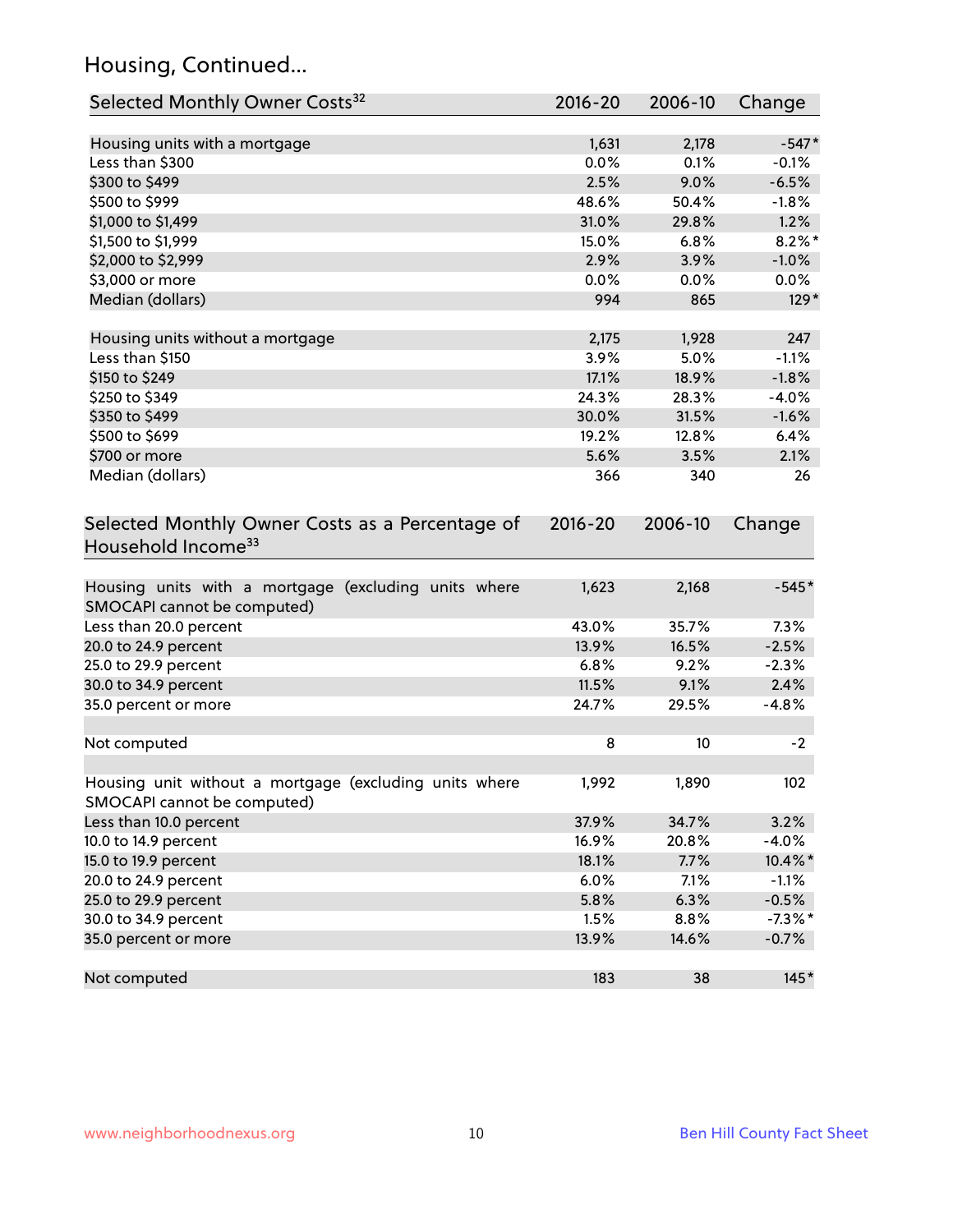# Housing, Continued...

| Gross Rent <sup>34</sup>                                                       | 2016-20 | 2006-10 | Change   |
|--------------------------------------------------------------------------------|---------|---------|----------|
|                                                                                |         |         |          |
| Occupied units paying rent                                                     | 2,425   | 2,228   | 197      |
| Less than \$200                                                                | 1.8%    | 3.2%    | $-1.5%$  |
| \$200 to \$499                                                                 | 17.2%   | 28.7%   | $-11.5%$ |
| \$500 to \$749                                                                 | 44.7%   | 50.8%   | $-6.1%$  |
| \$750 to \$999                                                                 | 30.6%   | 15.4%   | 15.2%*   |
| \$1,000 to \$1,499                                                             | 5.4%    | 1.9%    | 3.6%     |
| \$1,500 to \$1,999                                                             | 0.3%    | 0.0%    | 0.3%     |
| \$2,000 or more                                                                | 0.0%    | 0.0%    | $0.0\%$  |
| Median (dollars)                                                               | 677     | 584     | $93*$    |
| No rent paid                                                                   | 381     | 248     | 133      |
| Gross Rent as a Percentage of Household Income <sup>35</sup>                   | 2016-20 | 2006-10 | Change   |
|                                                                                |         |         |          |
| Occupied units paying rent (excluding units where GRAPI<br>cannot be computed) | 2,150   | 2,174   | $-24$    |
| Less than 15.0 percent                                                         | 19.0%   | 14.2%   | 4.9%     |
| 15.0 to 19.9 percent                                                           | 12.6%   | 14.0%   | $-1.5%$  |
| 20.0 to 24.9 percent                                                           | 9.6%    | 9.3%    | 0.3%     |
| 25.0 to 29.9 percent                                                           | 12.8%   | 11.5%   | 1.3%     |
| 30.0 to 34.9 percent                                                           | 11.6%   | 8.3%    | 3.3%     |
| 35.0 percent or more                                                           | 34.4%   | 42.7%   | $-8.3%$  |
|                                                                                |         |         |          |
| Not computed                                                                   | 656     | 302     | 354*     |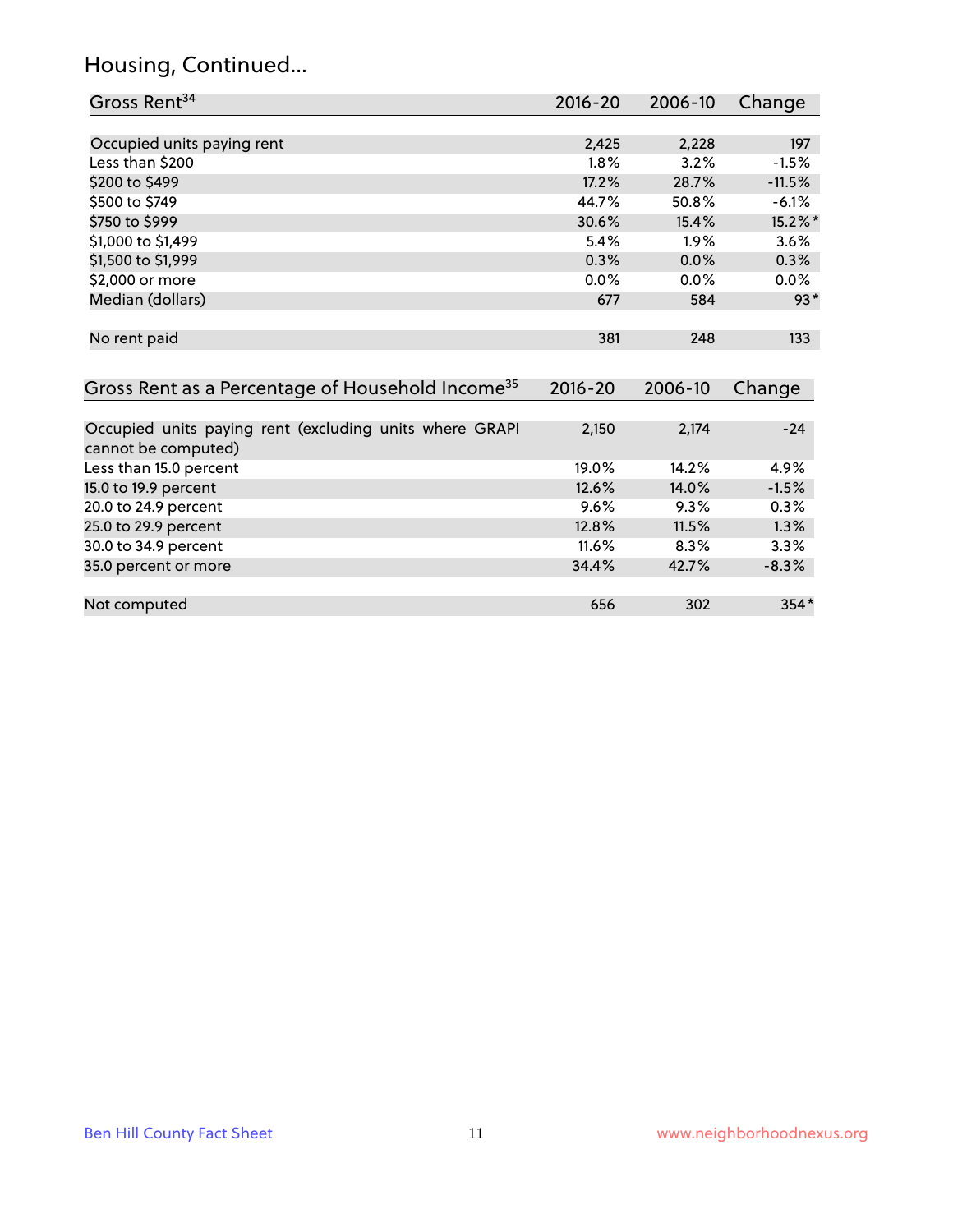# Community Involvement

| Voter Registration and Turnout <sup>36</sup> | 2020  |
|----------------------------------------------|-------|
|                                              |       |
| Active registered voters                     | 9,908 |
| Number voted in Presidential election        | 6.514 |
| Percent voted in Presidential election       | 65.7% |

## Transportation

| Commuting to Work <sup>37</sup>           | 2016-20     | 2006-10 | Change      |
|-------------------------------------------|-------------|---------|-------------|
|                                           |             |         |             |
| Workers 16 years and over                 | 6,624       | 6,020   | 604         |
| Car, truck, or van - drove alone          | 89.4%       | 74.4%   | $15.0\%$ *  |
| Car, truck, or van - carpooled            | 7.2%        | 18.4%   | $-11.2\%$ * |
| Public transportation (excluding taxicab) | $0.0\%$     | $0.9\%$ | $-0.9%$     |
| Walked                                    | 0.0%        | 1.5%    | $-1.5%$     |
| Other means                               | $2.0\%$     | 2.5%    | $-0.4%$     |
| Worked at home                            | 1.3%        | 2.3%    | $-0.9%$     |
|                                           |             |         |             |
| Mean travel time to work (minutes)        | 15.0        | 20.2    | $-5.3$      |
|                                           |             |         |             |
| Vehicles Available <sup>38</sup>          | $2016 - 20$ | 2006-10 | Change      |
|                                           |             |         |             |
| Occupied housing units                    | 6,612       | 6,582   | 30          |
| No vehicles available                     | 9.5%        | 13.4%   | $-4.0\%$ *  |
| 1 vehicle available                       | 46.9%       | 38.4%   | $8.5\%$ *   |
| 2 vehicles available                      | 26.4%       | 28.9%   | $-2.5%$     |
| 3 or more vehicles available              | 17.2%       | 19.2%   | $-2.0\%$    |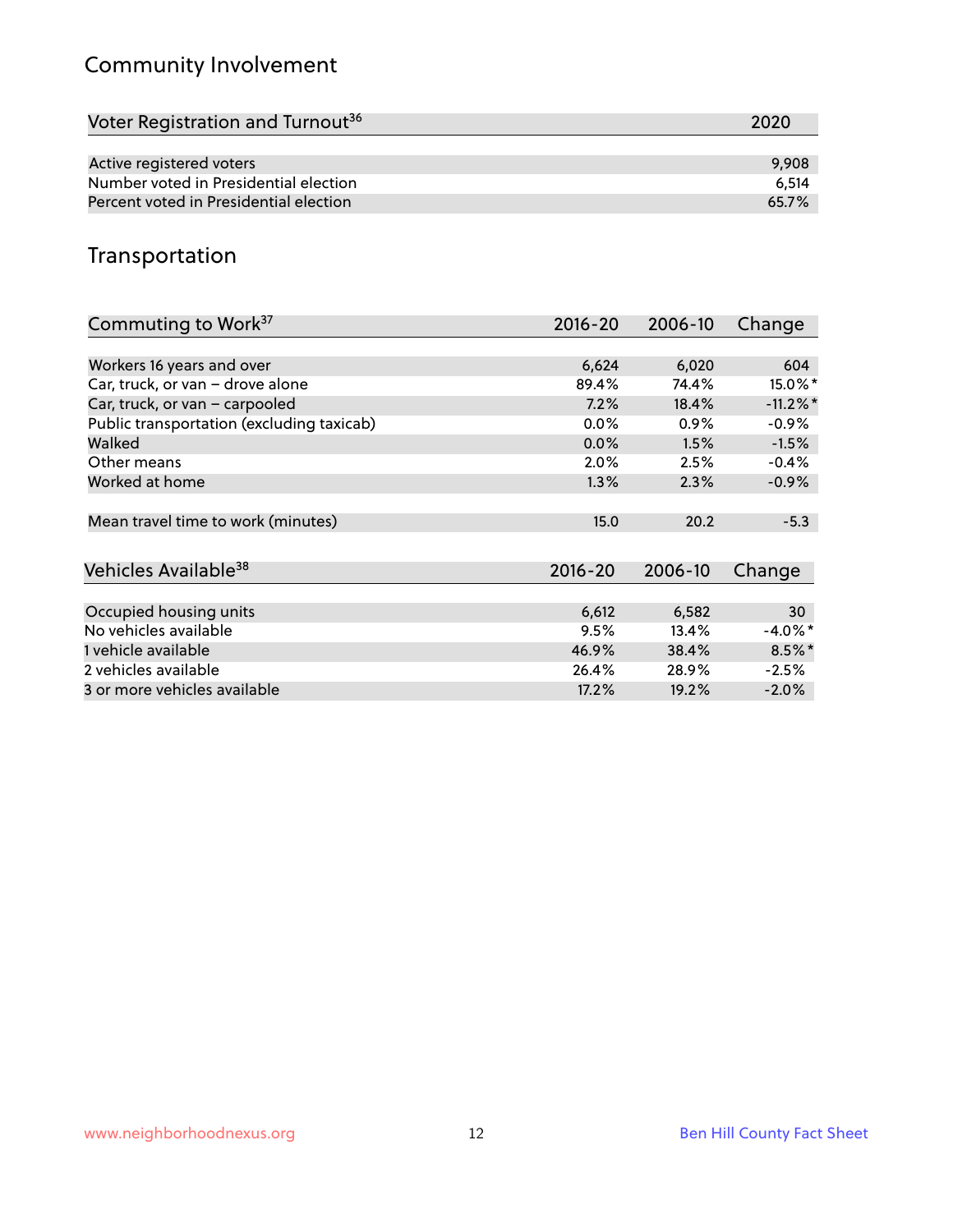#### Health

| Health Insurance coverage <sup>39</sup> | 2016-20 |
|-----------------------------------------|---------|
|-----------------------------------------|---------|

| Civilian Noninstitutionalized Population                | 16,525 |
|---------------------------------------------------------|--------|
| With health insurance coverage                          | 79.9%  |
| With private health insurance coverage                  | 49.3%  |
| With public health coverage                             | 40.6%  |
| No health insurance coverage                            | 20.1%  |
| Civilian Noninstitutionalized Population Under 19 years | 4,500  |
| No health insurance coverage                            | 9.1%   |
| Civilian Noninstitutionalized Population 19 to 64 years | 9,288  |
| In labor force:                                         | 6,189  |
| Employed:                                               | 5,853  |
| With health insurance coverage                          | 70.8%  |
| With private health insurance coverage                  | 9.5%   |
| With public coverage                                    | 5.4%   |
| No health insurance coverage                            | 29.2%  |
| Unemployed:                                             | 336    |
| With health insurance coverage                          | 29.5%  |
| With private health insurance coverage                  | 9.5%   |
| With public coverage                                    | 22.0%  |
| No health insurance coverage                            | 70.5%  |
| Not in labor force:                                     | 3,099  |
| With health insurance coverage                          | 68.8%  |
| With private health insurance coverage                  | 31.2%  |
| With public coverage                                    | 40.7%  |
| No health insurance coverage                            | 31.2%  |

| <b>Health Factors</b> | <b>Most Recent</b> |
|-----------------------|--------------------|
|                       |                    |

| Premature Death (YPLL before age 75 per 100,000 population, age-adjusted) <sup>40</sup> | 13,654.8 |
|-----------------------------------------------------------------------------------------|----------|
| Average number of Physically Unhealthy Days <sup>41</sup>                               | 5.4      |
| Average number of Mentally Unhealthy Days <sup>42</sup>                                 | 5.9      |
| Low Birthweight Births <sup>43</sup>                                                    | 14.8%    |
| Diabetes Prevalence <sup>44</sup>                                                       | 14.5%    |
| HIV Prevalence (per 100,000 population) <sup>45</sup>                                   | 108.9    |
| Rate, Deduplicated ER Visits for Asthma, Ages 0-17 <sup>46</sup>                        | 865.8    |